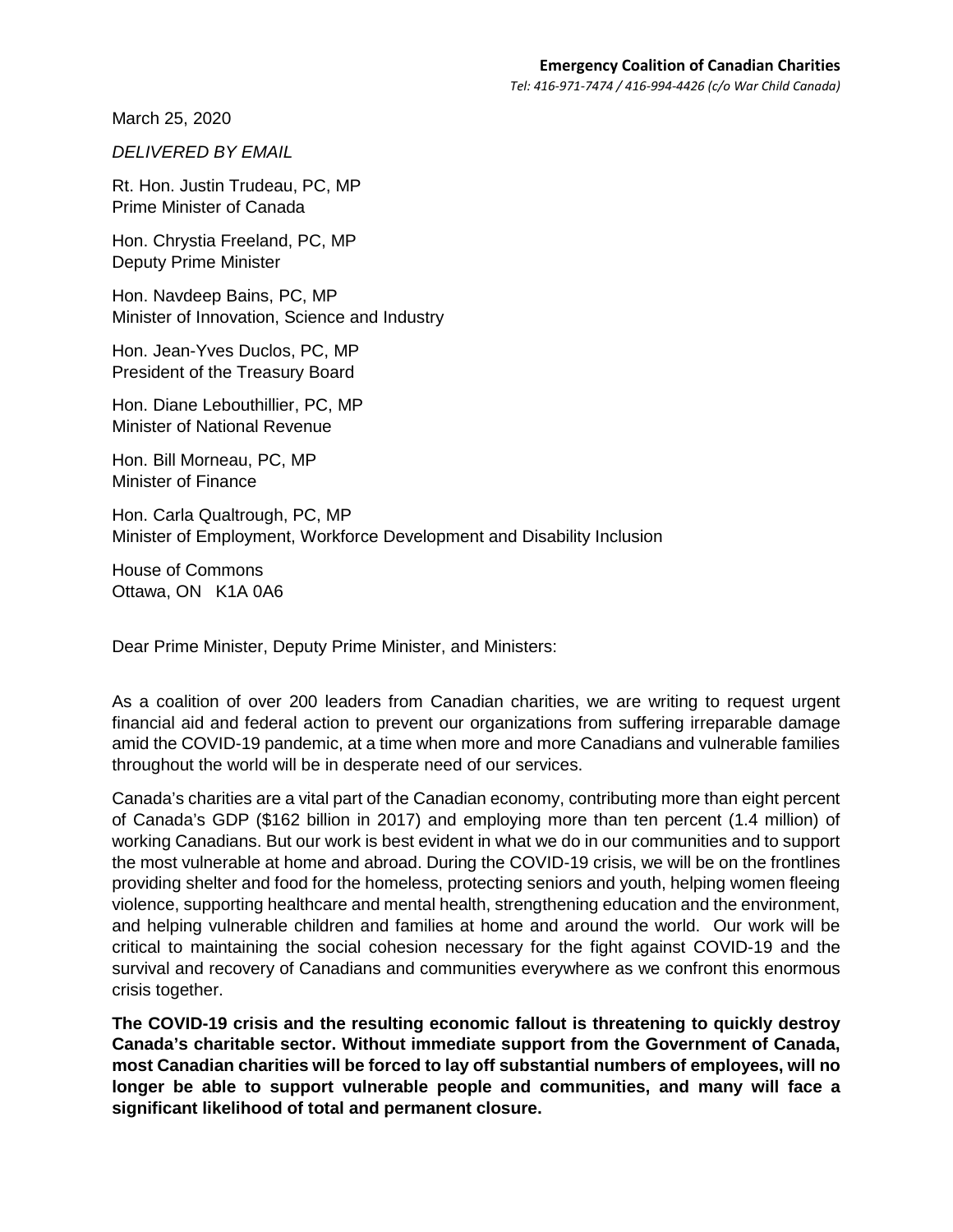Charities are particularly vulnerable to the COVID-19 crisis because our organizations rely on a steady stream of donations, business support and government investments to survive. All of these revenue sources have been disrupted and are under threat. To appeal to donors, meet the demands of regulators and best serve our beneficiaries, our charities are low-overhead and operate on razor-thin margins. To sustain trust in our operations, we do not carry large financial savings, investments, or credit sources. We are defenseless against COVID-19's disruption with very few tools to overcome its impact.

Without immediate intervention to save Canada's charitable sector, Canadians will not only lose a major source of employment and economic activity, they will also lose their most active community partners - partners who are well positioned to respond to, manage, and help aid the recovery from this crisis at home and abroad. Without the presence of charities supporting Canada and the world's recovery, more and more vulnerable members of our society and world will be at risk, which in turn will worsen and deepen the impact of COVID-19 for all Canadians.

We appreciate the extraordinary efforts of the Government of Canada so far to address this crisis. However, these measures are not focussed on Canada's charities and are not enough to sustain our existence. Given the severity of the situation facing Canada's charities, we are calling on the Government to take the following emergency actions, in line with proposals under consideration in the United States, Denmark, Sweden and the United Kingdom:

- 1. The immediate establishment of an emergency stabilization fund that will allow charities to stay afloat, pay staff, cover critical expenses, and continue essential, frontline operations during the pandemic. Given our sector's significant employment numbers and GDP contributions, we estimate that this fund will need to be at least \$10 billion to be effective – a total that is proportional to the size and impact of the sector.
- 2. Provide financial support through and guarantees to Canada's banks to ensure that charitable organizations have easy access to urgent, substantial short term low or nointerest loans to support their operations. This partnership should encourage the rapid distribution of these funds.
- 3. Enhance the Charitable Donation Tax Credit through to the end of 2021 from 50% to 75% (in line with the rate that is provided for political donations) to encourage Canadians to donate.
- 4. Continue to flow already-contracted funds to charities and allow for maximum flexibility and re-budgeting as charities struggle to deliver and/or redesign their programs in the wake of COVID-19. In other words, do not delay or cancel payment on grants as charities work furiously to assess how they can and should program to keep their stakeholders safe.
- 5. Ensure that charities have access to the same recovery programs that businesses do at every step.

We also support the ongoing efforts and recommendations put forward by Imagine Canada to the Government of Canada.

We believe that a virtual meeting with you or your designates would be essential to pushing forward a plan for Canada's charities.

We understand that all sectors are struggling to stay afloat during the COVID-19 pandemic. These are difficult, frightening and uncertain days for everyone. We thank you for all that you are doing. Nevertheless, the charitable sector is uniquely vulnerable and our collapse would threaten millions of children, women and families in Canada and around the world who rely on our ongoing operations.

Please help us be there for those who need us most, now more than ever.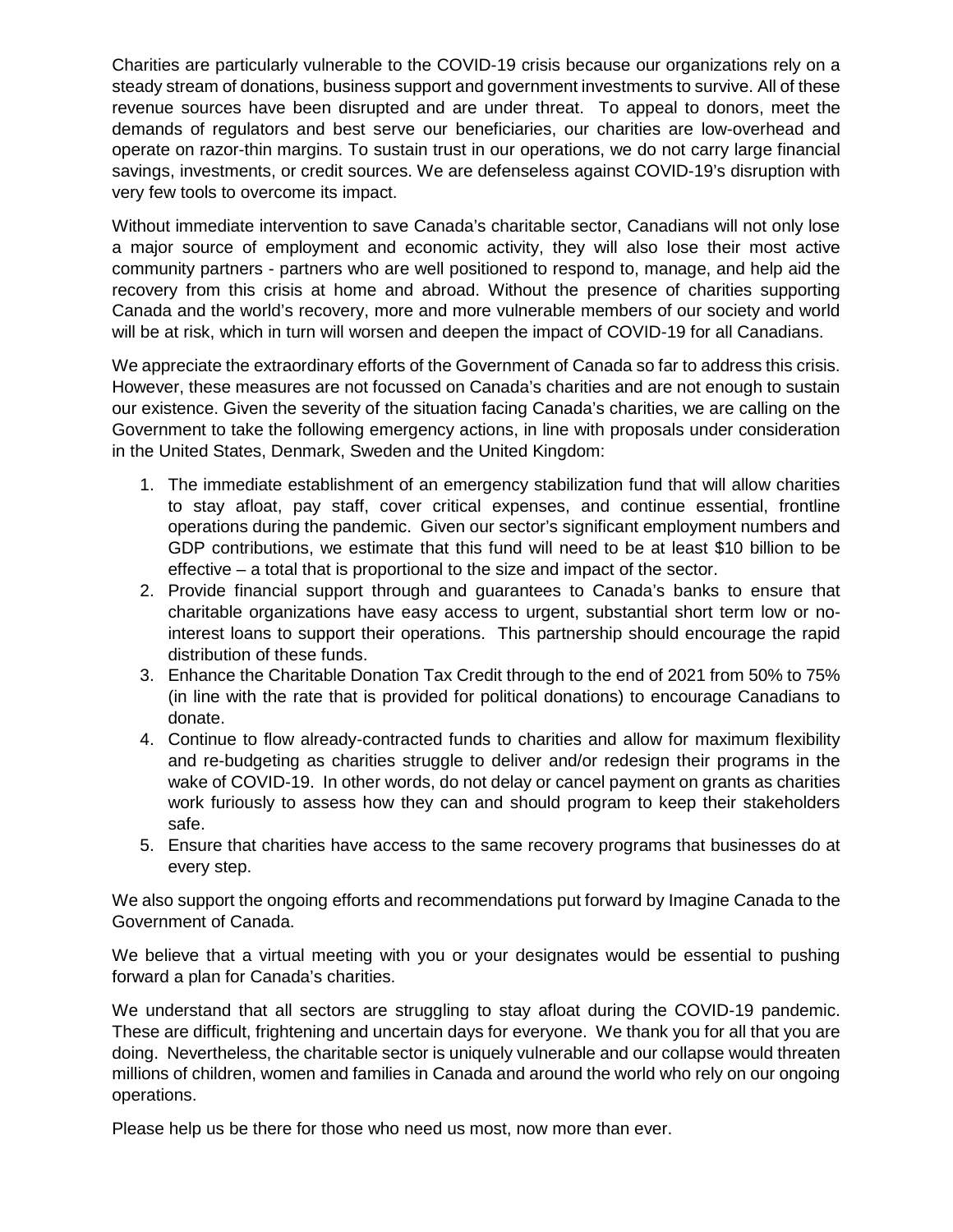With thanks,

The Undersigned Leaders of over 200 Canadian Charities

| <b>Supporting Organization</b>                              | Representative                 | <b>Title</b>                                           |
|-------------------------------------------------------------|--------------------------------|--------------------------------------------------------|
| <b>ABC Head Start Society</b>                               | <b>Walter Lidster</b>          | <b>Executive Director</b>                              |
| <b>Abilities Centre</b>                                     | <b>Matthew Shaw</b>            | Vice President,<br>Development                         |
| <b>Action Against Hunger</b>                                | Danny Glenwright               | <b>Executive Director</b>                              |
| <b>Acts for Water</b>                                       | Jeff Golby                     | CEO                                                    |
| <b>ADRA Canada</b>                                          | <b>Steve Matthews</b>          | <b>Executive Director</b>                              |
| AIDS-Free-World                                             | Paula Donovan                  | Co-Founder and Co-<br><b>Director</b>                  |
| Alberta Council for Environmental Education                 | Gareth Thomson                 | <b>Executive Director</b>                              |
| Alzheimer Society of Canada                                 | Stephen McCullough             | <b>Executive Director</b>                              |
| Amnesty International Canada (English Branch)               | Alex Neve                      | Secretary General                                      |
| Amref Health Africa Canada                                  | Onome Ako                      | <b>Executive Director</b>                              |
| Artbound                                                    | Amanda Alvaro                  | Co-Founder and<br>President, Pomp &<br>Circumstance    |
| Arts on the Ave Edmonton                                    | <b>Christy Morin</b>           | Executive director                                     |
| Ashoka Canada                                               | <b>Barb Steele</b>             | <b>Executive Director</b>                              |
| Asian Outreach International (Canada)                       | Noel Hutchinson                | <b>Executive Director</b>                              |
| Association of Fundraising Professionals Greater<br>Toronto | Caroline Riseboro              | President                                              |
| Ausome Ottawa                                               | Liisa Vexler                   | <b>Executive Director</b>                              |
| BC Women's Health Foundation.                               | Genesa Greening                | <b>President and Chief</b><br><b>Executive Officer</b> |
| Believe To Achieve Organization                             | Spider Jones / Jackie<br>Jones | Founder / Director                                     |
| <b>Big Brothers Big Sisters</b>                             | W. Matthew Chater              | National President and<br>CEO                          |
| <b>Breast Cancer Society of Canada</b>                      | Kimberly Carson                | CEO                                                    |
| Camp Ooch and Camp Trillium                                 | Alex Robertson                 | CEO                                                    |
| Canadian Association of Physicians for the<br>Environment   | Robin Edger                    | <b>Executive Director and</b><br>CEO                   |
| <b>Canadian Baptist Ministries</b>                          | Rev. Dr. Terry Smith           | <b>Executive Director</b>                              |
| <b>Canadian Cancer Society</b>                              | Andrea Seale                   | CEO                                                    |
| <b>Canadian Celiac Association</b>                          | Melissa Secord                 | <b>Executive Director</b>                              |
| Canadian Christian Relief and Development<br>Association    | Laura Solberg                  | <b>Executive Director</b>                              |
| Canadian Civil Liberties Association                        | Michael Bryant                 | <b>Executive Director</b>                              |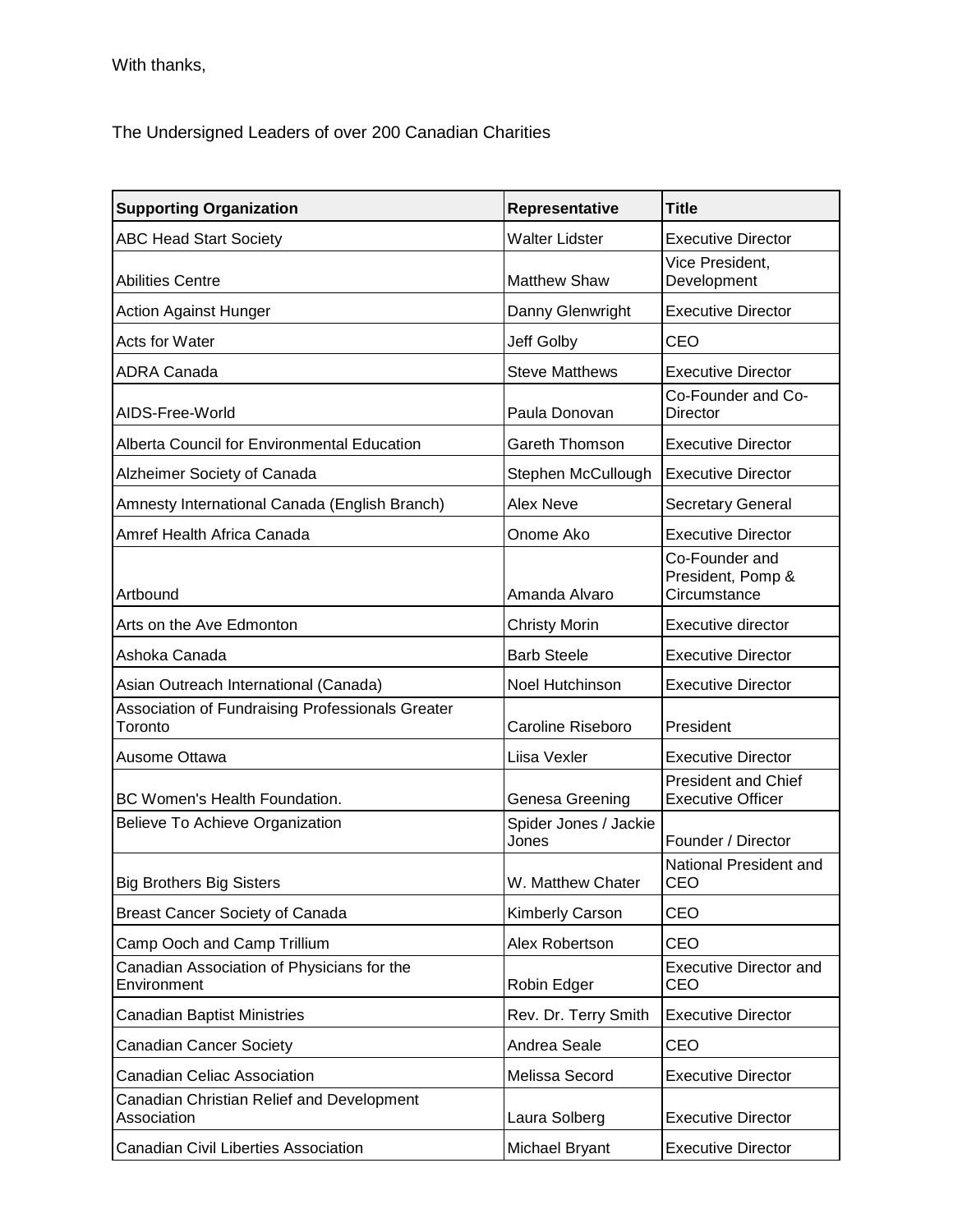| Canadian Council for International Co-operation                  | Nicolas Moyer           | President and CEO                      |
|------------------------------------------------------------------|-------------------------|----------------------------------------|
| Canadian Feed The Children                                       | Jacquelyn Wright        | <b>President and CEO</b>               |
| Canadian Foodgrains Bank                                         | <b>Jim Cornelius</b>    | <b>Executive Director</b>              |
| Canadian HIV/AIDS Legal Network                                  | <b>Richard Elliot</b>   | <b>Executive Director</b>              |
| Canadian Network for the Prevention of Elder Abuse               | Kathy Majowski          | <b>Board Chair</b>                     |
| <b>CARE Canada</b>                                               | Mara O'Brien            | <b>President and CEO</b>               |
| Catalyst Canada                                                  | Tanya van Biesen        | Executive Director,<br>Canada          |
| <b>CAUSE Canada</b>                                              | Wendy Fehr              | <b>Executive Director</b>              |
| Centre for International Studies and Cooperation                 | Claudia Black           | <b>Executive Director</b>              |
| CESO (Canadian Executive Service Organization)                   | <b>Wendy Harris</b>     | <b>President and CEO</b>               |
| <b>ChildCare International</b>                                   | Jose Prem               | <b>Executive Director</b>              |
| <b>Children Believe</b>                                          | Dave Wilson             | Interim CEO                            |
| Children First Canada                                            | Sara Austin             | Founder and CEO                        |
| <b>Christian Horizons</b>                                        | Janet Noel-Annable      | <b>CEO</b>                             |
| <b>Christian Horizons Global</b>                                 | Mark Wallace            | <b>Executive Director</b>              |
| <b>Citizens for Public Justice</b>                               | <b>Willard Metzger</b>  | <b>Executive Director</b>              |
| <b>CNIB Foundation</b>                                           | John Rafferty           | President and CEO                      |
| <b>Community Food Centres Canada</b>                             | <b>Nick Saul</b>        | CEO                                    |
| Community Options: A Society for Children and<br><b>Families</b> | Kristi-Lee Newton       |                                        |
| Community Outreach Canada - Second Chance                        | Valerie Alphonso        | <b>Executive Director</b>              |
| <b>Compassion Canada</b>                                         | <b>Allison Alley</b>    | President and CEO                      |
| <b>Covenant House Toronto</b>                                    | <b>Mark Aston</b>       | <b>Executive Director</b>              |
| Crohn's and Colitis Canada                                       | Mina Mawani             | President and CEO                      |
| Crossroads Christian Communications Inc.                         | David W Shelley         | Director of Relief and<br>Development  |
| Crossroads International                                         | <b>Heather Shapter</b>  | <b>Executive Director</b>              |
| David Suzuki Foundation                                          | Stephen Cornish         | CEO                                    |
| Development for Scientists in School                             | Cindy Adams             | <b>Executive Director</b>              |
| Diabetes Canada                                                  | <b>Russell Williams</b> | <b>Acting President</b>                |
| <b>Easter Seals</b>                                              | Dave Starrett           | President and CEO                      |
| Ecojustice                                                       | Devon Page              | <b>Executive Director</b>              |
| Egale Canada                                                     | Helen Kennedy           | <b>Executive Director</b>              |
| eMi Canada                                                       | Greg Young              | <b>Executive Director</b>              |
| <b>Emmanuel International Canada</b>                             | Richard McGowan         | <b>Executive Director</b>              |
| <b>Empty Arms Pernatal Loss Support Services</b>                 | Lacey Benoiot           | President of the Board<br>of Directors |
| <b>Engineers Without Borders</b>                                 | Boris Martin, PhD       | <b>CEO</b>                             |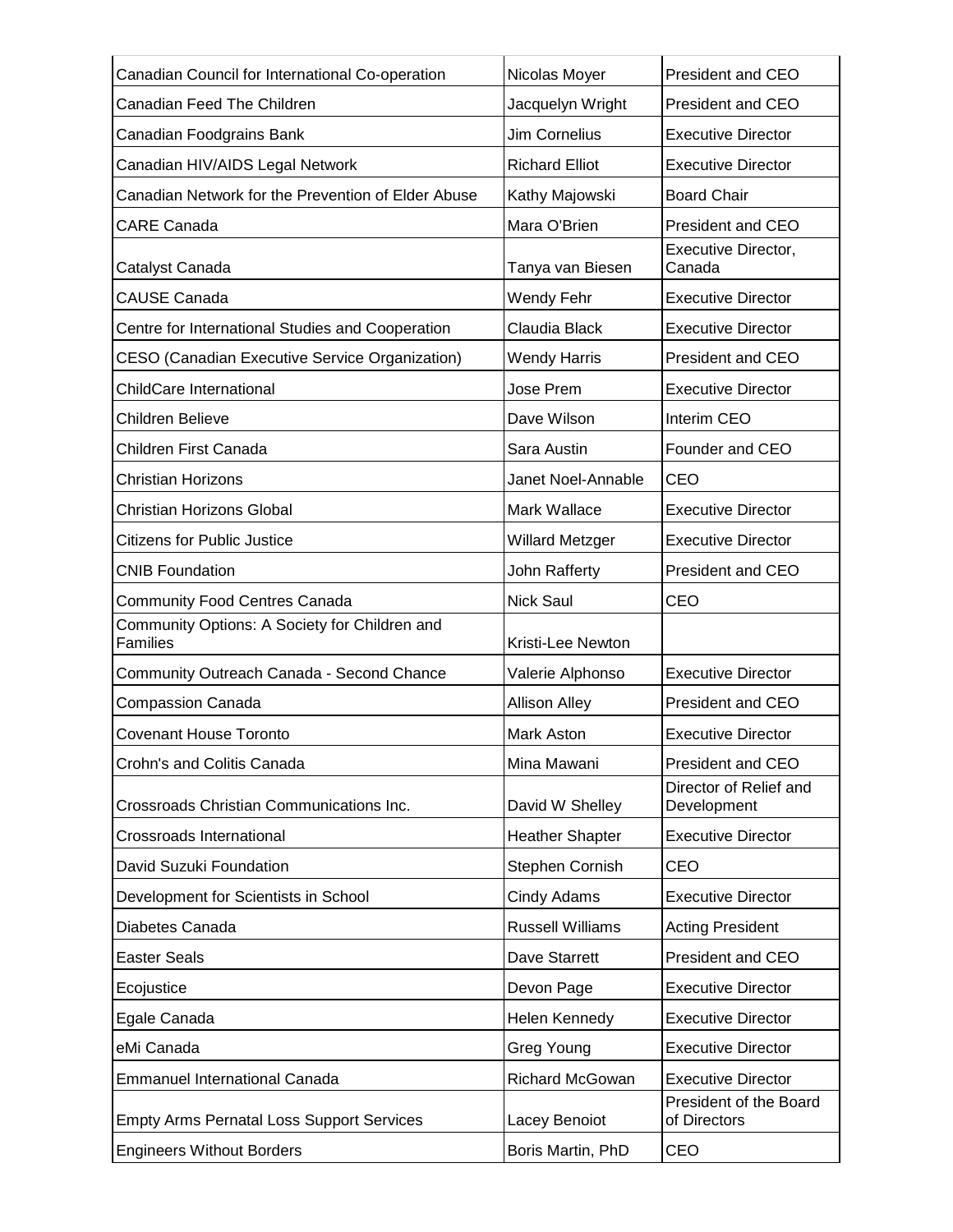| <b>ENvironnement JEUnesse</b>                             | <b>Catherine Gauthier</b>     | Directrice générale                             |
|-----------------------------------------------------------|-------------------------------|-------------------------------------------------|
| Epilepsy Canada                                           | <b>Gary Collins</b>           | President                                       |
| Evergreen                                                 | Geoff Cape                    | Founder and CEO                                 |
| Farm Radio International                                  | <b>Kevin Perkins</b>          | <b>Executive Director</b>                       |
| Fondation Paul Gérin-Lajoie                               | Marie-Pierre<br>Nogarède      | Directrice générale<br>adjointe                 |
| Food Allergy Canada                                       | Jennifer Gerdts               | <b>Executive Director</b>                       |
| Food For The Hungry                                       | Shawn Plummer                 | President and CEO                               |
| Food For The Poor Canada                                  | Samantha Mahfood              | <b>Executive Director</b>                       |
| Foundation for Environmental Stewardship                  | Steve Lee                     | <b>Founder and President</b>                    |
| Friends of the Earth                                      | <b>Beatrice Olivastri</b>     | CEO                                             |
| <b>Frontlines Toronto</b>                                 | <b>Stachen Frederick</b>      | <b>Executive Director</b>                       |
| <b>Gastrointestinal Society</b>                           | Gail Attara                   | President & CEO                                 |
| Gather Women                                              | Cathie Ostapchuk              | Co-Founder and Lead<br>Catalyst                 |
| Global Vision/Vision Internationale                       | Amy Giroux                    | <b>Executive Director</b>                       |
| Habitat for Humanity Canada                               | Julia Deans                   | <b>President and CEO</b>                        |
| Hackergal                                                 | Lucy Ho                       | Co-Founder and<br><b>Executive Director</b>     |
| Haiti ARISE Ministries Society.                           | Marc & Lisa Honorat           | Co-founders &<br><b>International Directors</b> |
| <b>Heart and Stroke Foundation</b>                        | Geoff Craig                   | Chief Marketing &<br><b>Development Officer</b> |
| Hockey 4 Youth                                            | Moezine Hasham                | <b>Executive Director</b>                       |
| Hope and Healing International                            | Ed Epp                        | <b>Executive Director</b>                       |
| Hope and Healing International                            | Ed Epp                        | <b>Executive Director</b>                       |
| Hopethiopia                                               | Dr. Ralph Dubienski           | Co-founder and<br>President                     |
| House of Compassion                                       | Neil Hetherington             | Chair                                           |
| House of Compassion                                       | Ryan Tucker                   | <b>Executive Director</b>                       |
| Humane Canada                                             | Barbara Cartwright            | CEO                                             |
| Humanity and Inclusion Canada (Handicap<br>International) | Jérôme Bobin                  | <b>Executive Director</b>                       |
| Hungry For Life International                             | Dave Blundell                 | <b>Executive Director</b>                       |
| Indspire                                                  | Roberta L. Jamieson           | President and CEO                               |
| Institute for Canadian Citizenship                        | Yasir Naqvi                   | CEO                                             |
| International Bureau for Children's Rights                | Guillaume Landry.             | <b>Director General</b>                         |
| International China Concern                               | Denise Mosawi                 | <b>Executive Director</b>                       |
| International Development and Relief Foundation           | Mahmood Qasim                 | CEO                                             |
| International Justice Mission Canada                      | Anu George<br>Canjanathoppil, | <b>Executive Director</b>                       |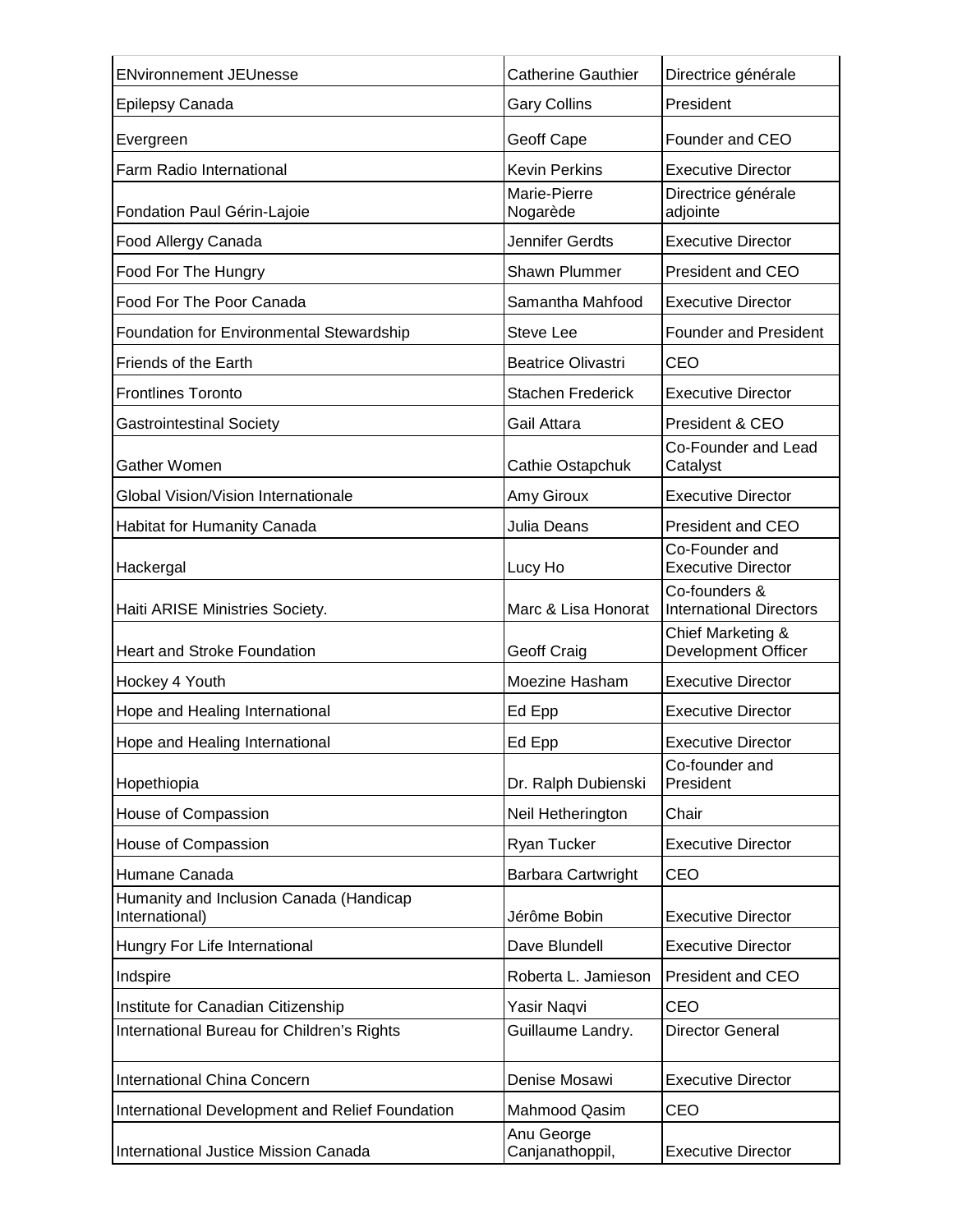| InterVarsity Christian Fellowship of Canada                                                                               | Nigel Pollock                   | <b>President and CEO</b>                        |
|---------------------------------------------------------------------------------------------------------------------------|---------------------------------|-------------------------------------------------|
| Intriciti                                                                                                                 | Alana Walker                    | CEO                                             |
| <b>Islamic Relief Canada</b>                                                                                              | Zaid Al-Rawni                   | CEO                                             |
| iTeams Canada                                                                                                             | Neil Ostrander                  | CEO                                             |
| JA Canada                                                                                                                 | <b>Scott Hillier</b>            | President and CEO                               |
| <b>JA Central Ontario</b>                                                                                                 | Jane Eisbrenner                 | President & CEO                                 |
| JA Northern Alberta & NWT                                                                                                 | Jennifer Martin                 | President and CEO                               |
| JA Nova Scotia                                                                                                            | Kristin S. Williams             | President and CEO                               |
| JA Peterborough Lakeland Muskoka                                                                                          | John McNutt                     | <b>President and CEO</b>                        |
| JA South Western Ontario                                                                                                  | Bev Robinson                    | President and CEO                               |
| JA Waterloo Region                                                                                                        | Bev Robinson                    | Interim President and<br>CEO                    |
| Jack.org                                                                                                                  | <b>Eric Windeler</b>            | Founder & Executive<br>Director                 |
| Japanese Canadian Cultural Centre                                                                                         | Gary Kawaguchi /<br>James Heron | President / Executive<br>Director               |
| JAYU                                                                                                                      | <b>Gilad Cohen</b>              | <b>Founder and Executive</b><br><b>Director</b> |
| Jewish General Hospital Foundation                                                                                        | <b>Bram Freedman</b>            | <b>President and CEO</b>                        |
| Job Safety Skills Society of Alberta (Safgen)                                                                             | Darryl Kutchinski               | <b>Executive Director</b>                       |
| Journalists for Human Rights                                                                                              | <b>Rachel Pulfer</b>            | <b>Executive Director</b>                       |
| <b>Junior Achievement New Brunswick</b>                                                                                   | Connie Woodside                 | President & CEO                                 |
| <b>KAIROS</b>                                                                                                             | Jennifer Henry                  | <b>Executive Director</b>                       |
| Kids Help Phone                                                                                                           | Kathy Hay                       | President & CEO                                 |
| Kids Up Front Foundation Toronto                                                                                          | Lindsay Oughtred                | <b>Executive Director</b>                       |
| Lady Ballers Camp                                                                                                         | Toyo Ajibolade                  | <b>Executive Director</b>                       |
| Lay Up Youth Basketball                                                                                                   | Dan Hula                        | <b>Executive Director</b>                       |
| Le Centre canadien de la diversité des genres & de la<br>sexualité   The Canadian Centre for Gender & Sexual<br>Diversity | Calla Barnett                   | Présidente   President                          |
| Look Good Feel Better                                                                                                     | Dee Diaz                        | President & Chief<br><b>Executive Officer</b>   |
| Lymphoma Canada                                                                                                           | Antonella Rizza                 | <b>CEO</b>                                      |
| MADD - Mothers Against Drunk Driving                                                                                      | <b>Andrew Murie</b>             | CEO                                             |
| <b>Make Music Matter</b>                                                                                                  | Darcy Ataman                    | Founder and CEO                                 |
| Markham Stouffville Hospital Foundation                                                                                   | <b>Suzette Strong</b>           | <b>CEO</b>                                      |
| Meal Exchange                                                                                                             | Farheen Khan                    | Interim Executive<br>Director                   |
| Médecins du Monde Canada                                                                                                  | Nadja Pollaert                  | <b>Executive Director</b>                       |
| Melanoma Network of Canada                                                                                                | Falyn Katz                      | <b>Executive Director</b>                       |
| Mennonite Central Committee                                                                                               | <b>Rick Cober Bauman</b>        | <b>Executive Director</b>                       |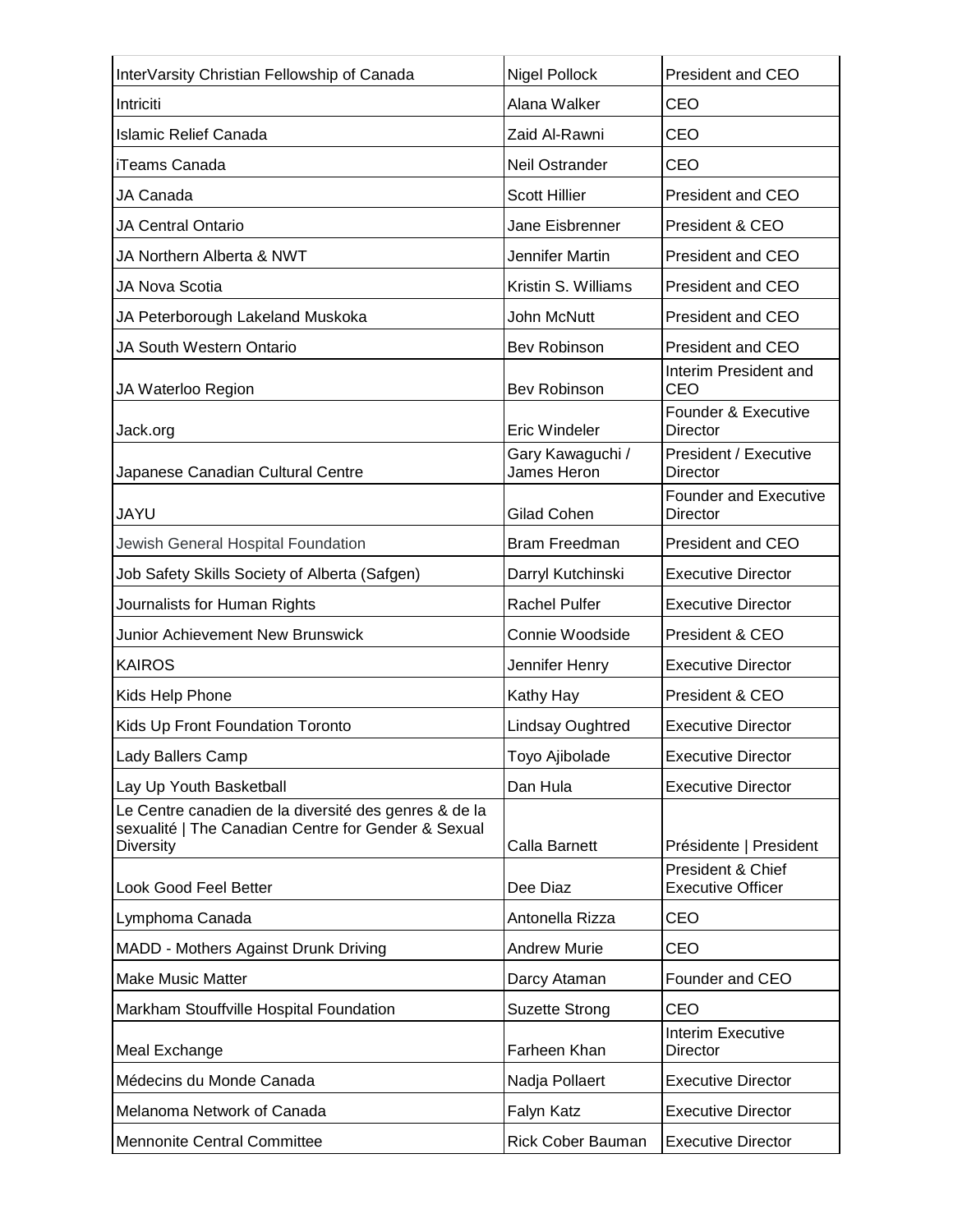| Mennonite Central Committee British Columbia | Wayne Bremner                         | <b>Executive Director</b>                              |
|----------------------------------------------|---------------------------------------|--------------------------------------------------------|
| Mennonite Central Committee Manitoba         | Darryl Loewen                         | <b>Executive Director</b>                              |
| Mennonite Central Committee Ontario          | John L. Head                          | <b>Executive Director</b>                              |
| Mennonite Central Committee Saskatchewan     | Eileen Klassen<br>Hamm                | <b>Executive Director</b>                              |
| <b>Mission Inclusion</b>                     | <b>Richard Veenstra</b>               | <b>Executive Director</b>                              |
| Missionary Ventures Canada                   | <b>Brad Wilson</b>                    | <b>President and Executive</b><br><b>Director</b>      |
| <b>MLSE LaunchPad</b>                        | Tanya Mruck                           | <b>Executive Director</b>                              |
| <b>MusiCounts</b>                            | <b>Kristy Fletcher</b>                | <b>Executive Director</b>                              |
| Nature Canada                                | <b>Graham Saul</b>                    | <b>Executive Director</b>                              |
| Never Again International - Canada           | <b>Melanie Tomsons</b>                | <b>Executive Director</b>                              |
| North Bay Regional Health Centre Foundation  | Tammy Morison                         | President and CEO                                      |
| North Okanagan Shuswap Brain Injury Society  | <b>Carlene Duczek</b>                 | President                                              |
| Norwest Co-op Community Food Centre          | Lila Knox                             | Manager                                                |
| <b>ONE</b>                                   | <b>Stuart Hickox</b>                  | Canada Director                                        |
| Opportunity International Canada             | Dan Murray                            | CEO                                                    |
| <b>Ottawa Network for Education</b>          | <b>Heather Norris</b>                 | <b>President and CEO</b>                               |
| Pacific Peoples' Partnership                 | April Ingham                          | <b>Executive Director</b>                              |
| Pamela Valentine                             | MS Society of<br>Canada               | <b>President and Chief</b><br><b>Executive Officer</b> |
| Pancreatic Cancer Canada                     | Michelle Capobianco                   | <b>CEO</b>                                             |
| Parachute                                    | Pamela Fuselli                        | President and CEO                                      |
| Partners In Health Canada                    | Mark Brender                          | <b>National Director</b>                               |
| Partners Relief & Development Canada         | <b>Greg Toews</b>                     | <b>National Director</b>                               |
| Peacebuilders International (Canada).        | Eva E. Marszewski,<br>O.Ont., L.S.M., | Founder and CEO                                        |
| PLAN International Canada                    | Dr. Tanjina Mirza                     | Interim Co-CEO/Chief<br>Programs Officer               |
| Plateau Perspectives Canada                  | Peter M Foggin                        | Secretary                                              |
| PLUS <sub>1</sub>                            | Marika Anthony-<br>Shaw               | Co-Founder and CEO                                     |
| Primate's World Relief and Development Fund  | Will Postma                           | <b>Executive Director</b>                              |
| Prison Fellowship Canada                     | <b>Stacey Campbell</b>                | CEO                                                    |
| <b>Right to Play</b>                         | Kevin Frey                            | CEO                                                    |
| Room 217 Foundation                          | <b>Bev Foster</b>                     | <b>Executive Director</b>                              |
| San Romanoway Revitalization Association     | Stephanie Payne<br>M.Ed.              | <b>Executive Director</b>                              |
| Save the Children                            | <b>Bill Chambers</b>                  | President and CEO                                      |
| Scleroderma Association of B.C.              | Rosanne Queen                         | President                                              |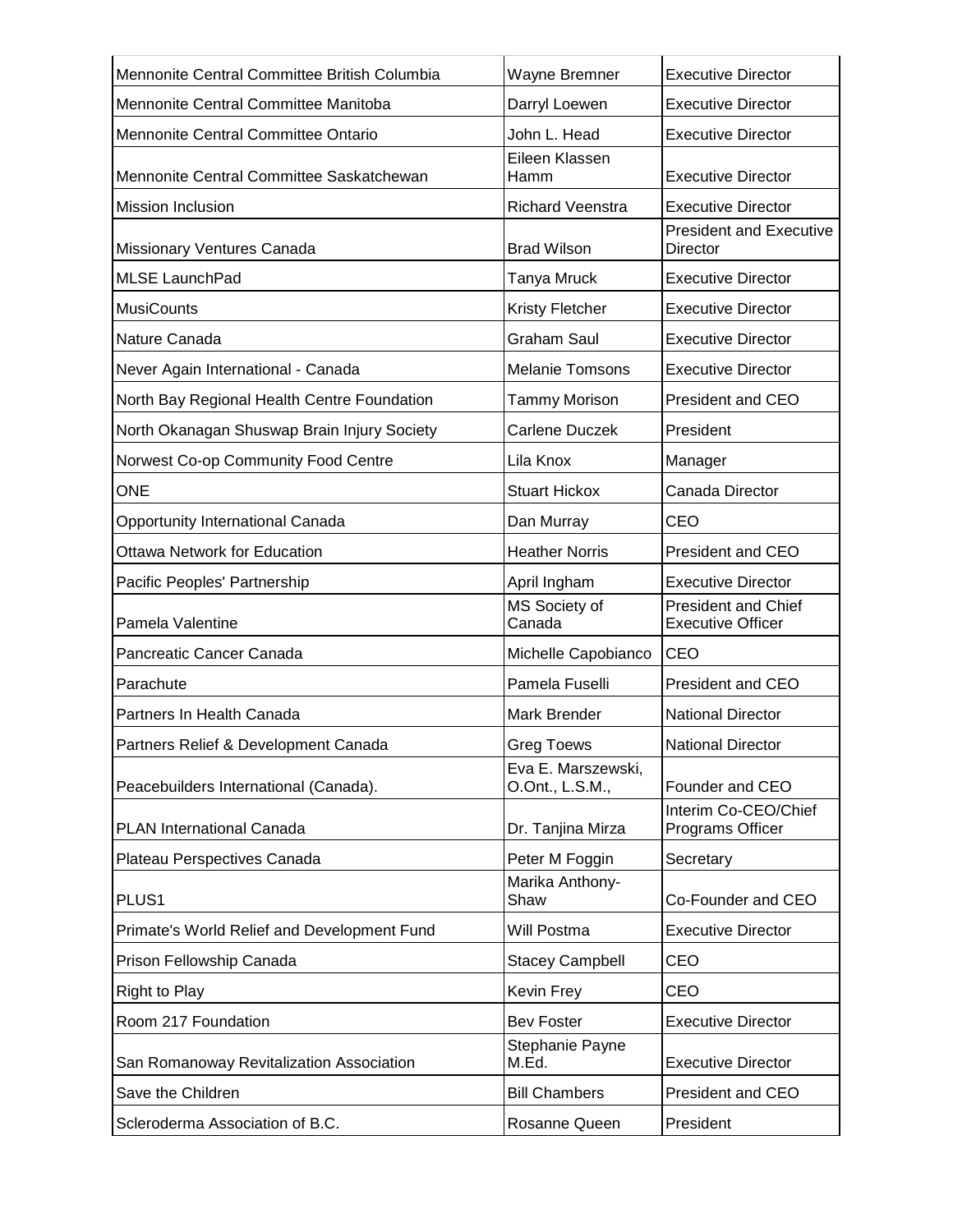| SIM Canada                                          | John Denbok                       | <b>Executive Director</b>                |
|-----------------------------------------------------|-----------------------------------|------------------------------------------|
| Small Change Fund                                   | <b>Burkhard Mausberg</b>          | CEO                                      |
| Sorrento Centre                                     | <b>Michael Shapcott</b>           | <b>Executive Director</b>                |
| Southlake Foundation                                | Susan Mullin                      | CEO                                      |
| Special Olympics Canada                             | Sharon Bollenbach                 | CEO                                      |
| <b>Stephen Lewis Foundation</b>                     | Meg French                        | <b>Executive Director</b>                |
| Stop Abuse In Families Society                      | Areni Kelleppan                   | <b>Executive Director</b>                |
| <b>Students Commision of Canada</b>                 | Sharif Mahdy                      | <b>Executive Director</b>                |
| Swim Drink Fish CANADA                              | Mark Mattson                      | President                                |
| The Boundless School                                | <b>Steven Gottlieb</b>            | <b>Executive Director</b>                |
| The Canadian Breast Cancer Network                  | Cathy Ammendolea                  | <b>CBCN's Board Chair</b>                |
| The Daily Bread Food Bank                           | Neil Hetherington                 | CEO                                      |
| The International Development and Relief Foundation | <b>Mahmood Qasim</b>              | CEO                                      |
| The Learning Partnership                            | Debra D. Kerby, MSc<br><b>MBA</b> | President and CEO                        |
| The Oaks Revitalization Association                 | Lily Wong                         | <b>Executive Director</b>                |
| The Roméo Dallaire Child Soldiers Initiative        | Dr. Shelly Whitman                | <b>Executive Director</b>                |
| The Walrus Foundation                               | <b>Shelley Ambrose</b>            | <b>Executive Director</b>                |
| <b>Tim Hortons Foundation Camps</b>                 | Dave Newnham                      | President                                |
| TNO - The Neighbourhood Organization                | Ahmed Hussein                     | <b>Executive Director</b>                |
| <b>Toronto Humane Society</b>                       | Jacques Messier                   | CEO                                      |
| <b>Trillium Health Partners</b>                     | Caroline Riseboro                 | President and CEO                        |
| <b>True Patriot Love Foundation</b>                 | Nick Booth                        | CEO                                      |
| UJA Federation of Greater Toronto                   | Adam Minsky                       | President and CEO                        |
| <b>UNICEF Canada</b>                                | David Morley                      | President and CEO                        |
| United Way Centraide Canada                         | Dan Clement                       | President and CEO                        |
| Up With Women - Exponenti'elles                     | Lia Grimanis                      | CEO                                      |
| <b>Urban Promise</b>                                | Shawn James                       | <b>Executive Director</b>                |
| <b>Veterinarians Without Borders</b>                | Monique Charron                   | <b>Executive Director</b>                |
| War Child Canada                                    | Dr. Samantha Nutt                 | <b>Founder and President</b>             |
| We Charity                                          | Dalal Al-Waheidi                  | <b>Executive Director</b>                |
| Wellspring Foundation for Education.                | Andy Harrington                   | CEO                                      |
| Western Canada Wilderness Committee                 | <b>Beth Clarke</b>                | <b>Executive Director</b>                |
| Women's College Hospital Foundation                 | Jennifer Bernard                  | President & CEO                          |
| Women's Shelters Canada                             | Lise Martin                       | <b>Executive Director</b>                |
| Work of Your Hand Canada                            | Minako Polischuk                  | <b>Founder and Executive</b><br>Director |